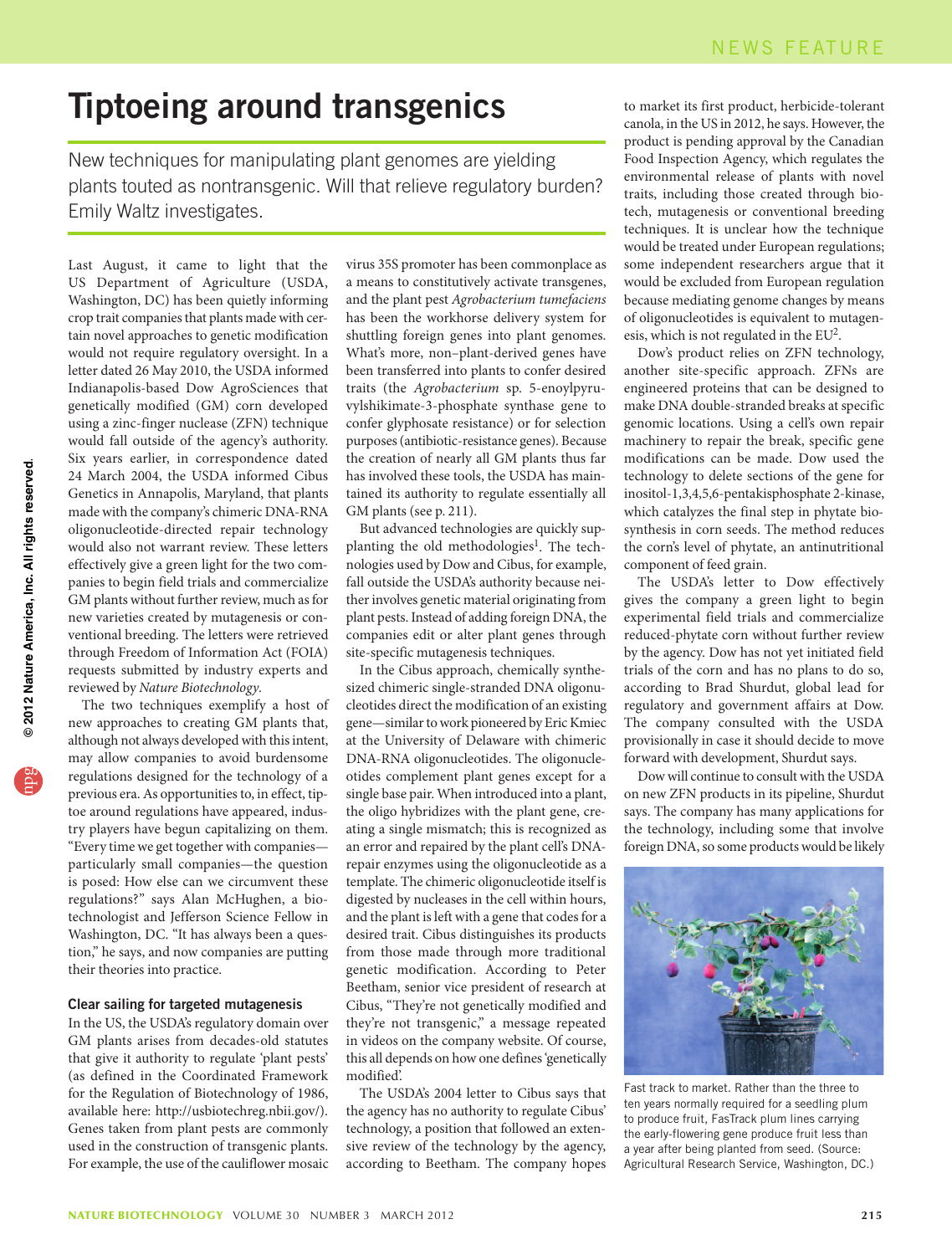to fall within the agency's authority. "I don't see zinc fingers being categorically exempt" from regulatory oversight, Shurdut says. "USDA has been very explicit that they will make decisions on a case-by-case basis." Over time, if a particular ZFN application can be shown to make specific, repeatable changes in a plant, Shurdut hopes to see the regulatory burden reduced. "We think that the extent of regulation should depend on the nature of the final product, not on the process employed in its development," adds Garry Hamlin, a spokesperson for Dow.

The USDA's decisions in the Dow and Cibus cases are of great interest to industry players developing these as well as other targeted GM technologies, such as transcription activator– like effector nucleases and meganucleases. "Targeted mutagenesis companies are seeking clarification on whether their products are or are not going to be regulated," says Scott Thenell, a regulatory consultant at Thenell & Associates in Walnut Creek, California, who filed one of the FOIA requests on behalf of a client. "These letters are some of the first examples to help clarify that question," he says. The topic "is of great interest to me and my clients and we have particular views on how products of the technology should be regulated."

Now that the letters have become public, more companies will likely seek similar passes from the USDA for products created with targeted mutagenesis techniques, says Drew Kershen, a law professor at University of Oklahoma in Norman. The increased interest may force the USDA, and other authorities globally, to come up with formal regulatory plans for these techniques. "It's going to force regulators to rethink the rules," he says. "All the regulatory agencies are going to have to face the reality that science is moving on."

Jennifer Kuzma, an associate professor in the Science, Technology and Environmental Policy program at the University of Minnesota in Minneapolis, had also filed a FOIA request for the letters. She says the USDA should be consulting with experts in a more public way before granting exemptions to specific companies. "These decisions are really under the radar," she says. "They're not being debated openly, and that is a concern." She suggests that the agency convene an advisory committee composed of academics and stakeholders to openly discuss the new techniques and how they should be regulated.

The USDA has had to give regulatory passes to some old techniques as well. In July 2011, the agency found that herbicide-tolerant bluegrass, made by Scotts Miracle-Gro of Marysville, Ohio, fell outside of its authority because no plant pests were used. The gene for herbicide resistance, EPSPS (5-enolpyruvylshikimate-

3-phosphate synthase), came from thale cress (Arabidopsis thaliana), and other genetic elements came from corn and rice. And instead of using Agrobacterium to deliver genes, the company used a gene gun, which blasts DNA into plant cells on pellets made of gold. None of these technologies is new, but Scotts' calculated effort to combine them with the intent of bypassing federal oversight exposed a critical weakness in USDA's regulations.

## Stealth genetic engineering

Another USDA decision spurring surprisingly little academic debate is its announcement in June that it would deem the progeny of a new transgenic corn line as "nontransgenic." The line, a type of corn used to increase the volume of female parent seed for hybrid seed corn production, belongs to Johnston, Iowa–based Pioneer Hi-Bred.

In common hybrid seed production systems, inbred male lines of corn pollinate inbred female lines. To prevent the females from pollinating themselves, seed companies physically remove the pollen-producing tassel on the female plants—a labor-intensive part of hybrid seed corn production. Pioneer has created, through conventional breeding, a female parent that cannot self-pollinate. This ensures that the female plant will be pollinated by its male counterpart in the field and eliminates the need for detasseling. But it also puts a wrench into the production of inbred female parent seed. So Pioneer developed a transgenic helper line of seed corn, called a maintainer, to increase female parent seed production. The maintainer line contains a cassette of genes that restores fertility and prevents functional transgenic pollen from being produced. The cassette also includes a color marker gene that makes the seed fluoresce and appear pink under ultraviolet light.

In designated production fields, the maintainer line is planted alongside sterile female parents for pollination. The progeny of the two do not contain the cassette of transgenes, and those progeny go on to be used in hybrid seed corn production. To ensure that none of the progeny going into hybrid production contain the transgenes, the seeds are scanned under ultraviolet light. The company deemed the process 'seed production technology', or SPT.

In June, the USDA approved, or deregulated, the maintainer line, and upon Pioneer's request, deemed the commercial progeny of the corn "nontransgenic." "We are very excited about the way USDA worked with us," says Tracy Linbo, global biotech affairs and regulatory lead at Pioneer. The designation of "nontransgenic" from the USDA is important to Pioneer for international commerce purposes, says Bridget Anderson, a spokesperson for Pioneer. The company would like commercial grain from hybrids produced with the SPT process to be exported without additional regulatory review by importing countries. The company has spoken with regulators in Canada, Japan, Mexico, Taiwan and South Korea, and all have verbally agreed that grain produced with the SPT process is nontransgenic, Linbo says. "We described the science to them," she says. "We want to make sure they know it's not transgenic."

Transgenic or not, the product is still the progeny of genetic engineering, and consumers should be made aware of this, says Michael Hansen, a senior scientist at the Consumers Union in Yonkers, New York. "They are trying to play with terminology," he says. "All these new technologies are ways to weasel around a very narrow definition of transgenic," he says. "I would consider that misleading to the public." Hansen says he reviewed Pioneer's analysis of the efficiency of its SPT process and is concerned that transgenic material could find its way into the seeds. "It's not a foolproof system," he says. His organization plans to alert the public, organic growers and concerned groups in importing countries that SPT seeds are offspring of genetically engineered plants.

Whether or not transgenic material pops up in Pioneer's seeds, consuming the progeny of a GM plant will likely still conflict with the values of those opposed to GM organisms, says Kuzma. "The people who are concerned or more wary of these technologies—my sense is that those people are not going to care that the gene is not in the progeny," she says.

### Manipulating flowering

The USDA's ruling on SPT corn may be of particular interest to developers of transgenic early-flowering breeding systems, which yield nontransgenic progeny. In this breeding scheme, plants are genetically engineered to flower early, and once they do, the transgene is outcrossed through conventional breeding.

Scientists at the Agricultural Research Service (ARS) in Kearneysville, West Virginia, a research arm of the USDA, have applied the breeding scheme to plums. The plums are transformed with an early-flowering gene from poplar (Populus trichocarpa flowering locus T1, ptFT1). The gene shortens the tree's juvenile period to less than a year—a useful trait for tree breeders who would normally have to wait up to six years for the tree to flower and reach the reproductive stage.

Once the plant flowers, it is crossed with nontransgenic varieties with desirable traits, such as disease resistance and fruit quality. Markers are used to pick out those that have